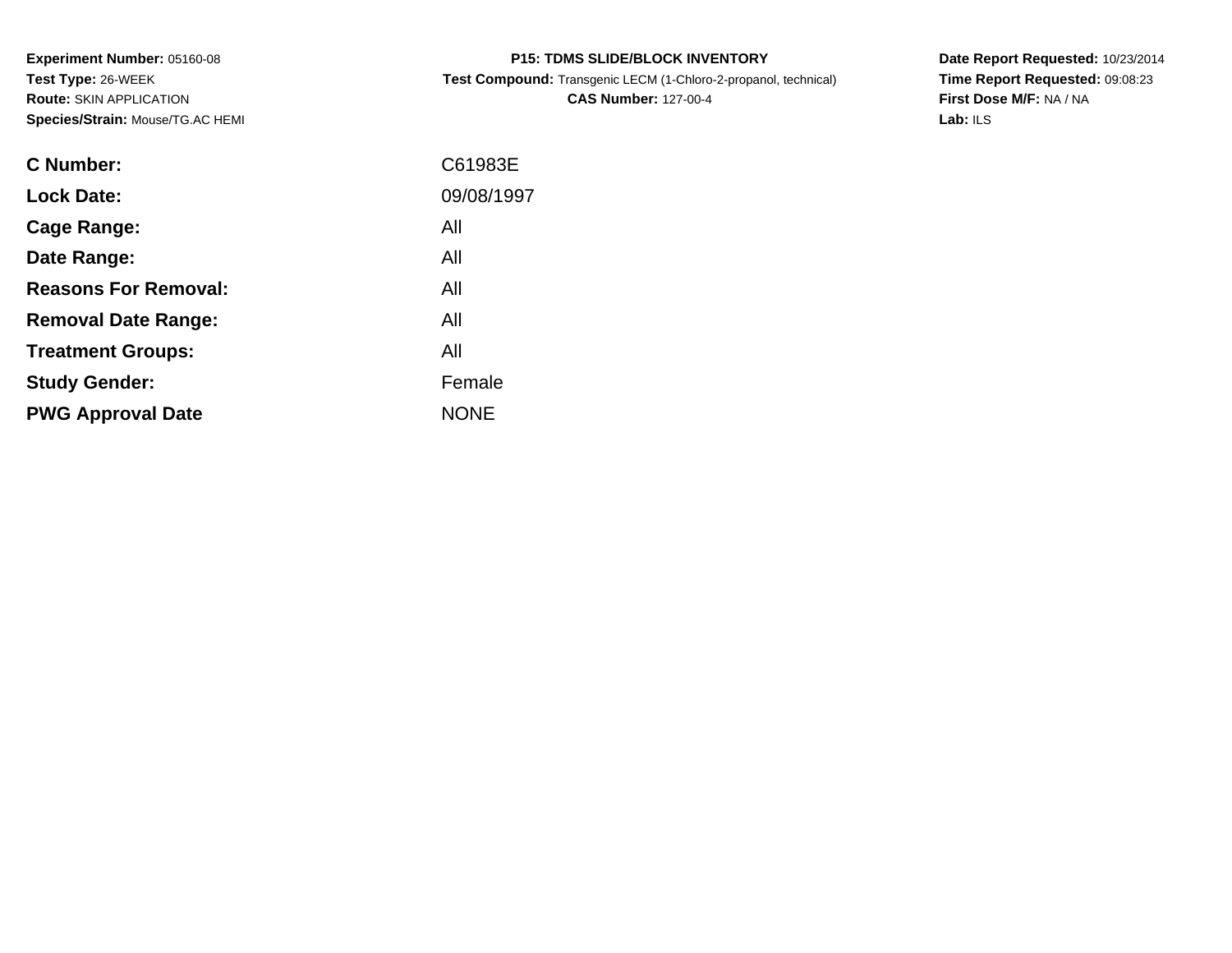**Test Type:** 26-WEEK

**Route:** SKIN APPLICATION

**Species/Strain:** Mouse/TG.AC HEMI

#### **P15: TDMS SLIDE/BLOCK INVENTORY**

**Test Compound:** Transgenic LECM (1-Chloro-2-propanol, technical)

# **CAS Number:** 127-00-4

**Date Report Requested:** 10/23/2014**Time Report Requested:** 09:08:23**First Dose M/F:** NA / NA**Lab:** ILS

|                             | <b>SPECIES: Mouse</b>    |                               | <b>STRAIN: TG.AC HEMI</b> |                          |                             | <b>SEX: FEMALE</b> | DOSE LEVEL: 12.0 MG |
|-----------------------------|--------------------------|-------------------------------|---------------------------|--------------------------|-----------------------------|--------------------|---------------------|
| <b>CID</b><br><b>NUMBER</b> | INDIVIDUAL<br>ANIMAL NO. | <b>HISTO</b><br><b>NUMBER</b> | NMBR OF<br><b>SLIDES</b>  | NMBR OF<br><b>BLOCKS</b> | <b>WET</b><br><b>TISSUE</b> |                    |                     |
| 218                         | 00218                    | T081\\02-218                  |                           |                          | Y N                         |                    |                     |
| 219                         | 00219                    | T081\\02-219                  |                           |                          | Y N                         |                    |                     |
| 221                         | 00221                    | T081\\02-221                  |                           |                          | Y N                         |                    |                     |
| 222                         | 00222                    | T081\\02-222                  |                           | .                        | Y N                         |                    |                     |
| 224                         | 00224                    | T081\\02-224                  |                           |                          | Y N                         |                    |                     |
| 225                         | 00225                    | T081\\02-225                  |                           | .                        | Y N                         |                    |                     |
| 226                         | 00226                    | T081\\02-226                  |                           |                          | Y N                         |                    |                     |
| 227                         | 00227                    | T081\\02-227                  |                           |                          | Y N                         |                    |                     |
| 260                         | 00260                    | T081\\02-260                  |                           |                          | Y N                         |                    |                     |
| 261                         | 00261                    | T081\\02-261                  |                           |                          | Y N                         |                    |                     |
| 262                         | 00262                    | T081\\02-262                  |                           |                          | Y N                         |                    |                     |
| 323                         | 00323                    | T081\\02-323                  |                           | .                        | Y N                         |                    |                     |
| 324                         | 00324                    | T081\\02-324                  |                           |                          | Y N                         |                    |                     |
| 325                         | 00325                    | T081\\02-325                  |                           |                          | Y N                         |                    |                     |
| 326                         | 00326                    | T081\\02-326                  |                           | .                        | Y N                         |                    |                     |
| 327                         | 00327                    | T081\\02-327                  |                           |                          | Y N                         |                    |                     |
|                             | 00259                    |                               |                           |                          | Y N                         |                    |                     |
|                             | 00223                    |                               |                           |                          | Y N                         |                    |                     |
|                             | 00220                    |                               |                           |                          | Y N                         |                    |                     |
|                             | 00258                    |                               |                           |                          | Y N                         |                    |                     |

### IN MY OPINION THIS MATERIAL IS OF SUFFICIENT QUALITY TO BE RETAINED IN THECARCINOGENESIS REPOSITORY UNLESS THE MATERIAL IS MARKED WITH AN ASTERISK

REVIEWED BY REPOSITORY SUPERVISOR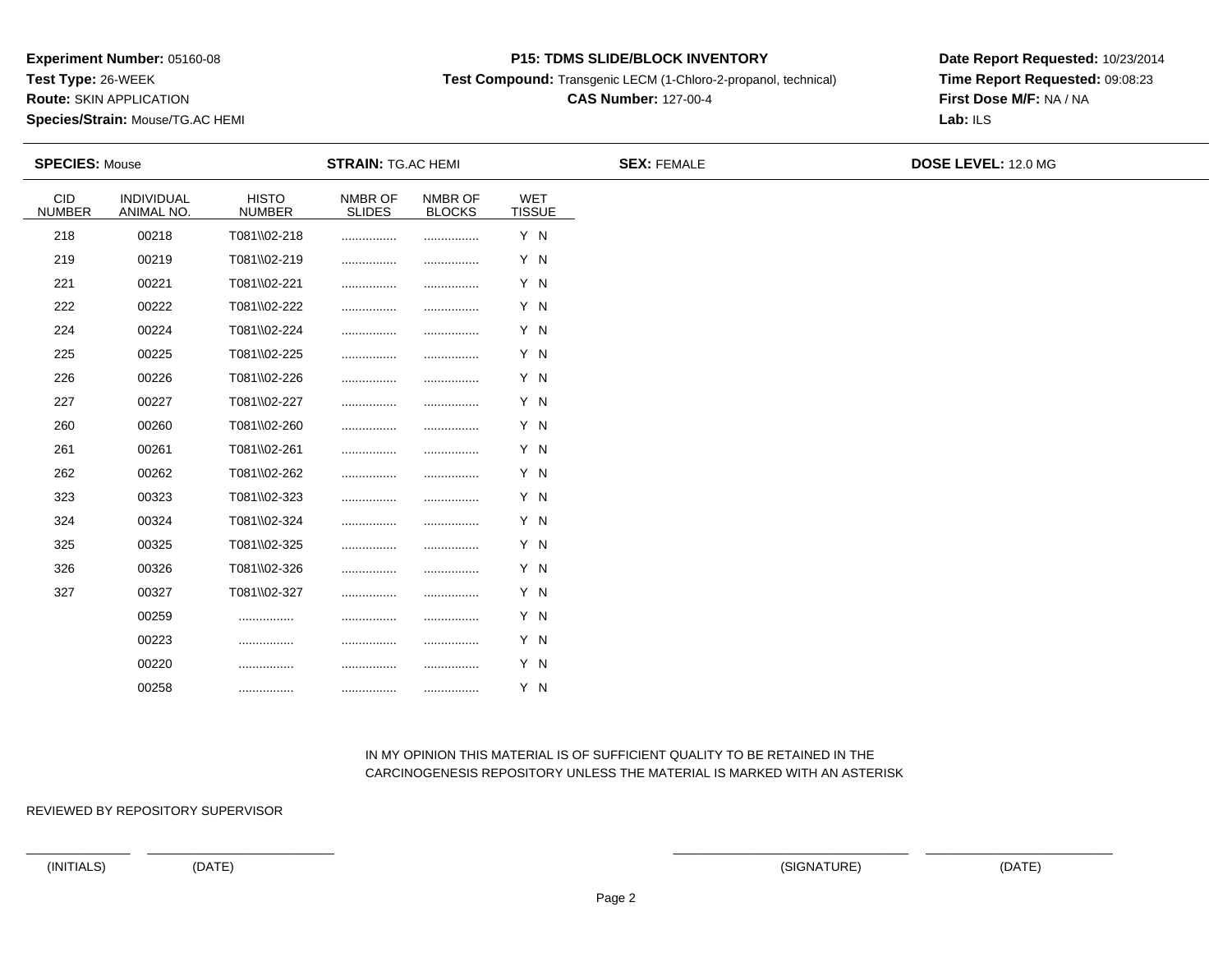**Test Type:** 26-WEEK

**Route:** SKIN APPLICATION

**Species/Strain:** Mouse/TG.AC HEMI

#### **P15: TDMS SLIDE/BLOCK INVENTORY**

**Test Compound:** Transgenic LECM (1-Chloro-2-propanol, technical)

# **CAS Number:** 127-00-4

**Date Report Requested:** 10/23/2014**Time Report Requested:** 09:08:23**First Dose M/F:** NA / NA**Lab:** ILS

|                             | <b>SPECIES: Mouse</b><br><b>STRAIN: TG.AC HEMI</b> |                               |                          |                          | <b>SEX: FEMALE</b>   | <b>DOSE LEVEL: 0 MG</b> |  |  |
|-----------------------------|----------------------------------------------------|-------------------------------|--------------------------|--------------------------|----------------------|-------------------------|--|--|
| <b>CID</b><br><b>NUMBER</b> | INDIVIDUAL<br>ANIMAL NO.                           | <b>HISTO</b><br><b>NUMBER</b> | NMBR OF<br><b>SLIDES</b> | NMBR OF<br><b>BLOCKS</b> | WET<br><b>TISSUE</b> |                         |  |  |
| 283                         | 00283                                              | T081\\02-283                  |                          |                          | Y N                  |                         |  |  |
| 284                         | 00284                                              | T081\\02-284                  |                          |                          | Y N                  |                         |  |  |
| 286                         | 00286                                              | T081\\02-286                  |                          |                          | Y N                  |                         |  |  |
| 287                         | 00287                                              | T081\\02-287                  |                          |                          | Y N                  |                         |  |  |
| 289                         | 00289                                              | T081\\02-289                  |                          |                          | Y N                  |                         |  |  |
| 290                         | 00290                                              | T081\\02-290                  |                          |                          | Y N                  |                         |  |  |
| 291                         | 00291                                              | T081\\02-291                  |                          |                          | Y N                  |                         |  |  |
| 292                         | 00292                                              | T081\\02-292                  |                          |                          | Y N                  |                         |  |  |
| 308                         | 00308                                              | T081\\02-308                  |                          |                          | Y N                  |                         |  |  |
| 309                         | 00309                                              | T081\\02-309                  |                          |                          | Y N                  |                         |  |  |
| 312                         | 00312                                              | T081\\02-312                  |                          |                          | Y N                  |                         |  |  |
|                             | 00288                                              |                               |                          |                          | Y N                  |                         |  |  |
|                             | 00311                                              |                               |                          |                          | Y N                  |                         |  |  |
|                             | 00310                                              |                               |                          |                          | Y N                  |                         |  |  |

 IN MY OPINION THIS MATERIAL IS OF SUFFICIENT QUALITY TO BE RETAINED IN THECARCINOGENESIS REPOSITORY UNLESS THE MATERIAL IS MARKED WITH AN ASTERISK

REVIEWED BY REPOSITORY SUPERVISOR

00285

\_\_\_\_\_\_\_\_\_\_\_\_\_\_\_ \_\_\_\_\_\_\_\_\_\_\_\_\_\_\_\_\_\_\_\_\_\_\_\_\_\_\_ \_\_\_\_\_\_\_\_\_\_\_\_\_\_\_\_\_\_\_\_\_\_\_\_\_\_\_\_\_\_\_\_\_\_ \_\_\_\_\_\_\_\_\_\_\_\_\_\_\_\_\_\_\_\_\_\_\_\_\_\_\_

................ ................ ................ Y N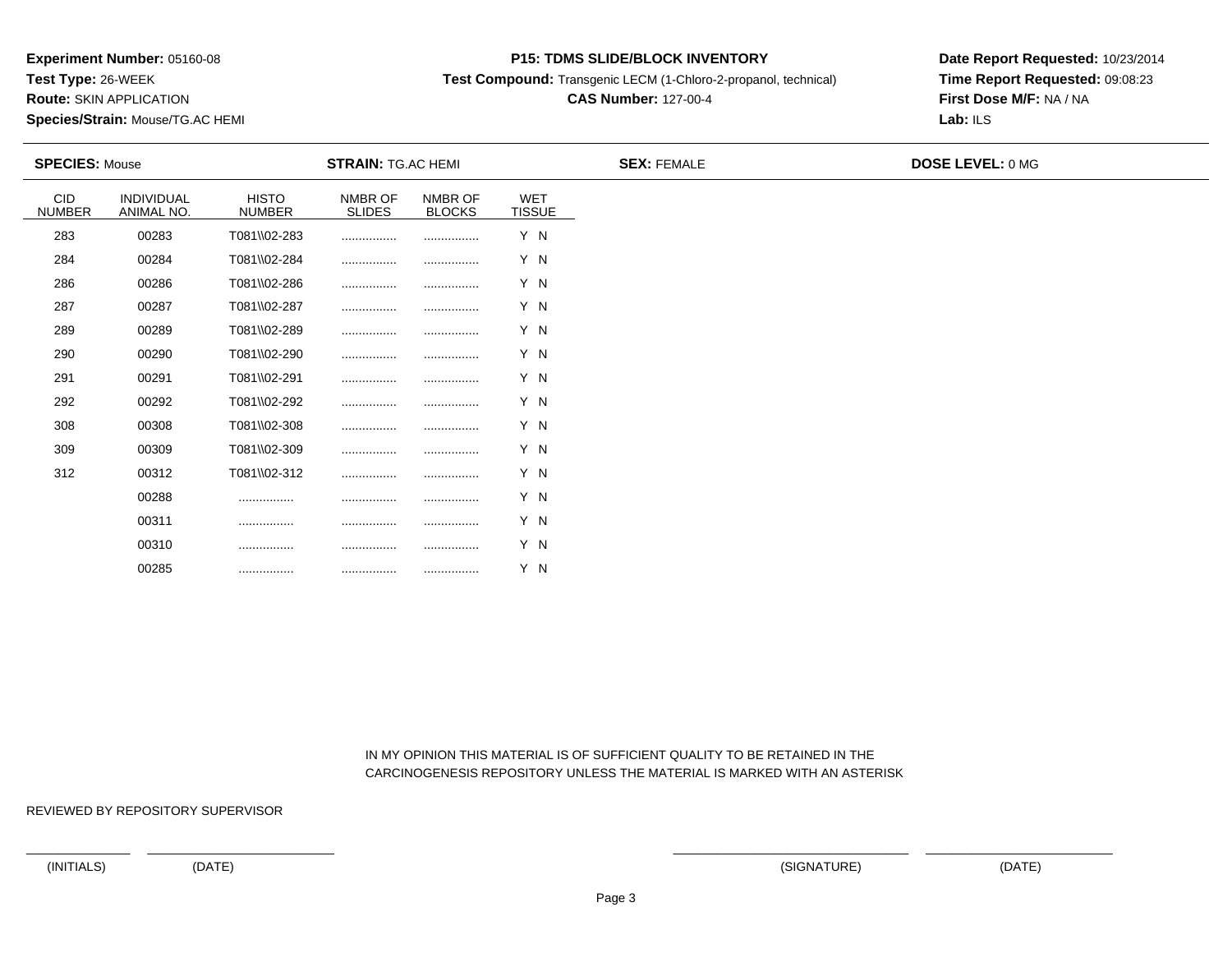**Test Type:** 26-WEEK

**Route:** SKIN APPLICATION

**Species/Strain:** Mouse/TG.AC HEMI

#### **P15: TDMS SLIDE/BLOCK INVENTORY**

**Test Compound:** Transgenic LECM (1-Chloro-2-propanol, technical)

# **CAS Number:** 127-00-4

**Date Report Requested:** 10/23/2014**Time Report Requested:** 09:08:23**First Dose M/F:** NA / NA**Lab:** ILS

| <b>SPECIES: Mouse</b> |                          |                               | <b>STRAIN: TG.AC HEMI</b> |                          |                      | <b>SEX: FEMALE</b> | <b>DOSE LEVEL: 1.25 UG TPA</b> |
|-----------------------|--------------------------|-------------------------------|---------------------------|--------------------------|----------------------|--------------------|--------------------------------|
| CID<br><b>NUMBER</b>  | INDIVIDUAL<br>ANIMAL NO. | <b>HISTO</b><br><b>NUMBER</b> | NMBR OF<br><b>SLIDES</b>  | NMBR OF<br><b>BLOCKS</b> | WET<br><b>TISSUE</b> |                    |                                |
|                       | 00263                    |                               |                           | .                        | Y N                  |                    |                                |
|                       | 00264                    |                               |                           |                          | Y N                  |                    |                                |
|                       | 00265                    |                               |                           |                          | Y N                  |                    |                                |
|                       | 00266                    |                               |                           | .                        | Y N                  |                    |                                |
|                       | 00267                    |                               |                           | .                        | Y N                  |                    |                                |
|                       | 00338                    |                               |                           |                          | Y N                  |                    |                                |
|                       | 00182                    |                               |                           |                          | Y N                  |                    |                                |
|                       | 00340                    |                               |                           |                          | Y N                  |                    |                                |
|                       | 00341                    |                               |                           | .                        | Y N                  |                    |                                |
|                       | 00342                    |                               |                           |                          | Y N                  |                    |                                |
|                       | 00179                    |                               |                           |                          | Y N                  |                    |                                |
|                       | 00180                    |                               |                           |                          | Y N                  |                    |                                |
|                       | 00181                    |                               |                           |                          | Y N                  |                    |                                |
|                       | 00339                    |                               |                           |                          | Y N                  |                    |                                |

 IN MY OPINION THIS MATERIAL IS OF SUFFICIENT QUALITY TO BE RETAINED IN THECARCINOGENESIS REPOSITORY UNLESS THE MATERIAL IS MARKED WITH AN ASTERISK

REVIEWED BY REPOSITORY SUPERVISOR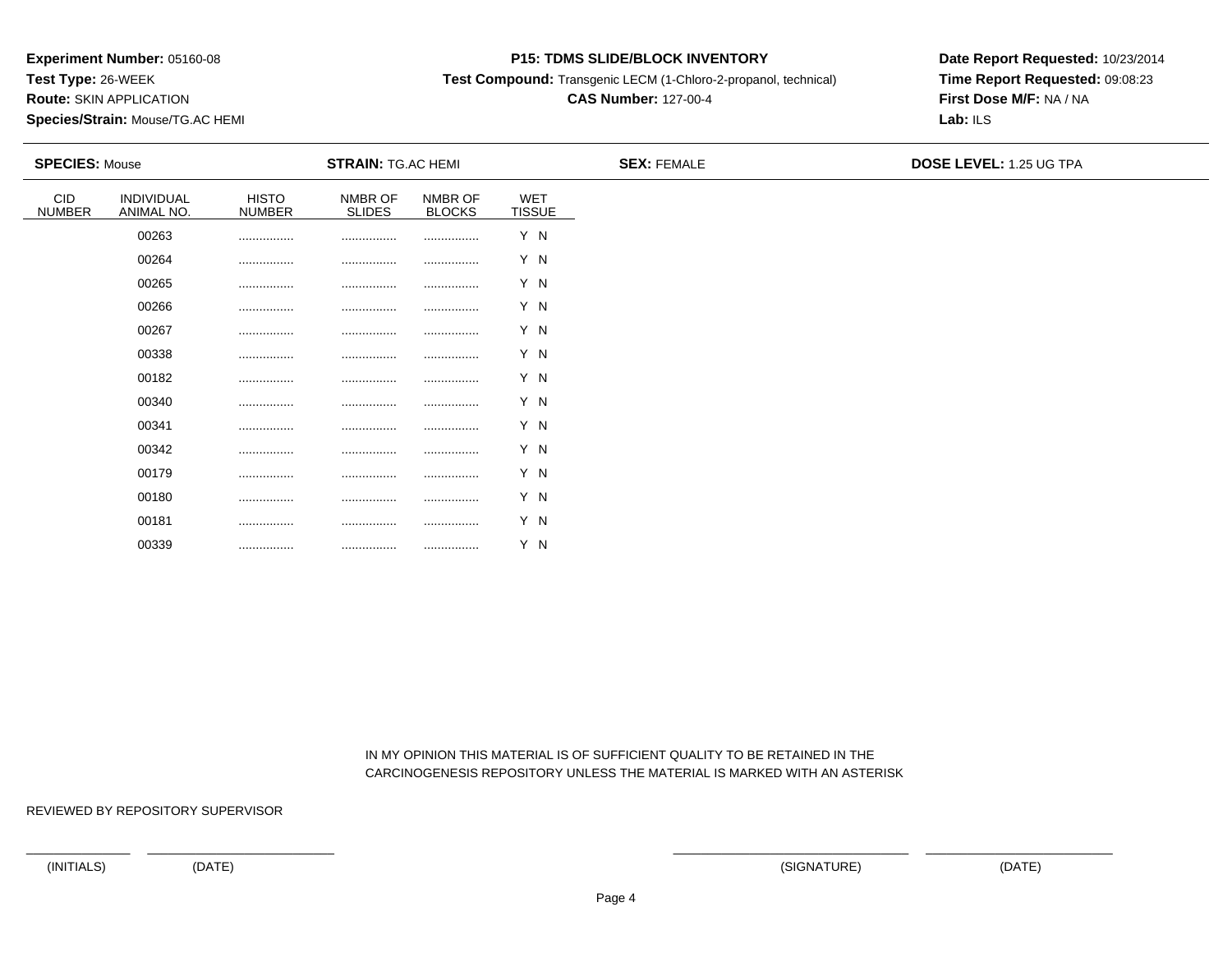**Test Type:** 26-WEEK

**Route:** SKIN APPLICATION

**Species/Strain:** Mouse/TG.AC HEMI

#### **P15: TDMS SLIDE/BLOCK INVENTORY**

**Test Compound:** Transgenic LECM (1-Chloro-2-propanol, technical)

# **CAS Number:** 127-00-4

**Date Report Requested:** 10/23/2014**Time Report Requested:** 09:08:23**First Dose M/F:** NA / NA**Lab:** ILS

| <b>SPECIES: Mouse</b> |                          |                               | <b>STRAIN: TG.AC HEMI</b> |                          |                      | <b>SEX: FEMALE</b> | DOSE LEVEL: 1.2 MG |  |
|-----------------------|--------------------------|-------------------------------|---------------------------|--------------------------|----------------------|--------------------|--------------------|--|
| CID<br><b>NUMBER</b>  | INDIVIDUAL<br>ANIMAL NO. | <b>HISTO</b><br><b>NUMBER</b> | NMBR OF<br><b>SLIDES</b>  | NMBR OF<br><b>BLOCKS</b> | WET<br><b>TISSUE</b> |                    |                    |  |
|                       | 00203                    |                               |                           |                          | Y N                  |                    |                    |  |
|                       | 00372                    |                               |                           |                          | Y N                  |                    |                    |  |
|                       | 00205                    |                               |                           |                          | Y N                  |                    |                    |  |
|                       | 00206                    |                               |                           |                          | Y N                  |                    |                    |  |
|                       | 00207                    |                               |                           |                          | Y N                  |                    |                    |  |
|                       | 00343                    |                               |                           |                          | Y N                  |                    |                    |  |
|                       | 00344                    |                               |                           |                          | Y N                  |                    |                    |  |
|                       | 00345                    |                               |                           |                          | Y N                  |                    |                    |  |
|                       | 00346                    |                               |                           |                          | Y N                  |                    |                    |  |
|                       | 00347                    |                               |                           |                          | Y N                  |                    |                    |  |
|                       | 00368                    |                               |                           |                          | Y N                  |                    |                    |  |
|                       | 00369                    |                               |                           |                          | Y N                  |                    |                    |  |
|                       | 00370                    |                               |                           |                          | Y N                  |                    |                    |  |
|                       | 00371                    |                               |                           |                          | Y N                  |                    |                    |  |
|                       | 00204                    |                               |                           | .                        | Y N                  |                    |                    |  |

 IN MY OPINION THIS MATERIAL IS OF SUFFICIENT QUALITY TO BE RETAINED IN THECARCINOGENESIS REPOSITORY UNLESS THE MATERIAL IS MARKED WITH AN ASTERISK

REVIEWED BY REPOSITORY SUPERVISOR